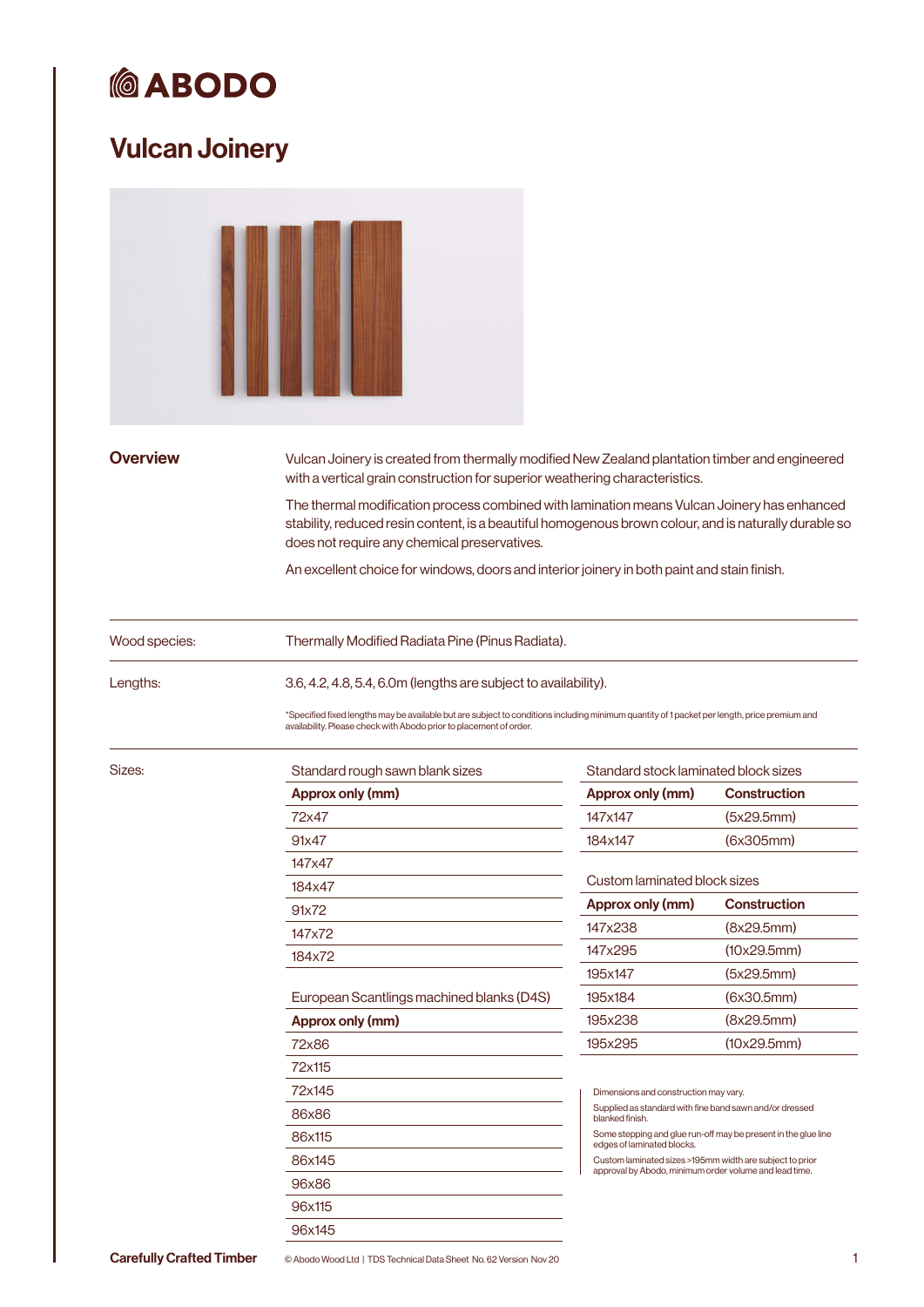### Vulcan Joinery

### Product specifications

| Name:                       | Abodo Vulcan.                                                                                                                                                                                     |                                   |                                             |                                                          |                                                                              |                                                                                                                                                                                                                                                                                                                                                                                        |                                        |
|-----------------------------|---------------------------------------------------------------------------------------------------------------------------------------------------------------------------------------------------|-----------------------------------|---------------------------------------------|----------------------------------------------------------|------------------------------------------------------------------------------|----------------------------------------------------------------------------------------------------------------------------------------------------------------------------------------------------------------------------------------------------------------------------------------------------------------------------------------------------------------------------------------|----------------------------------------|
| Quality:                    | Select Grade/Front face and edges virtually free of any defects but with one edge knot and one<br>small face defect allowed per piece in 20% of boards only. Back side with some defects allowed. |                                   |                                             |                                                          |                                                                              |                                                                                                                                                                                                                                                                                                                                                                                        |                                        |
| Substrate colour:           | Chocolate Brown. (Timber will weather to grey unless a pigmented coating is applied and<br>maintained).                                                                                           |                                   |                                             |                                                          |                                                                              |                                                                                                                                                                                                                                                                                                                                                                                        |                                        |
| Finish:                     | edges of laminated blocks.                                                                                                                                                                        |                                   |                                             |                                                          |                                                                              | Rough sawn with blanked edges. Some stepping and glue run-off may be present in the glue line                                                                                                                                                                                                                                                                                          |                                        |
| Durability:                 |                                                                                                                                                                                                   |                                   |                                             |                                                          | ground (AS5604). Available optionally treated for termite-prone areas.       | Thermally modified - INTENZ Thermowood 230 degrees schedule. No chemical preservatives<br>used. Field tested at SCION, Rotorua. Approved for uses described in NZS3602:2003 Table 2A<br>'Requirements for wood-based building to achieve a 15 year durability performance Members<br>exposed to exterior weather conditions and dampness'. Durability Class 1 (EN350-1), Class 2 above |                                        |
| Insect attack:              |                                                                                                                                                                                                   |                                   |                                             |                                                          | termites. Preservative treatment is required for termite zones.              | Thermally modified pine is resistant to most wood boring insects but is not always resistant to                                                                                                                                                                                                                                                                                        |                                        |
| Intended use:               |                                                                                                                                                                                                   |                                   |                                             |                                                          | Intended for above ground use in residential and light commercial buildings. |                                                                                                                                                                                                                                                                                                                                                                                        |                                        |
| Serviceable life:           |                                                                                                                                                                                                   |                                   |                                             |                                                          |                                                                              | 30 years or more when maintained according to manufacturer's recommendations.                                                                                                                                                                                                                                                                                                          |                                        |
| Warranty:                   |                                                                                                                                                                                                   |                                   |                                             |                                                          | 15 years against fungal decay (subject to terms and conditions).             |                                                                                                                                                                                                                                                                                                                                                                                        |                                        |
| Moisture content:           |                                                                                                                                                                                                   |                                   |                                             | Approx. 7% MC (+/-2%) at time of dispatch.               |                                                                              |                                                                                                                                                                                                                                                                                                                                                                                        |                                        |
| Construction:               | Laminated with vertical grain orientation.                                                                                                                                                        |                                   |                                             |                                                          |                                                                              |                                                                                                                                                                                                                                                                                                                                                                                        |                                        |
| Glue:                       |                                                                                                                                                                                                   |                                   |                                             |                                                          | NZS4364. Approved for Service Class 3 (exposed exterior applications).       | New generation polyurethane adhesive-VOC, solvent and formaldehyde free. Exterior Type 1 - AS/                                                                                                                                                                                                                                                                                         |                                        |
| Fire (interior):            | Group 3.                                                                                                                                                                                          |                                   |                                             |                                                          |                                                                              |                                                                                                                                                                                                                                                                                                                                                                                        |                                        |
| <b>Expected dimensional</b> |                                                                                                                                                                                                   |                                   |                                             |                                                          |                                                                              |                                                                                                                                                                                                                                                                                                                                                                                        |                                        |
| change in structure:        |                                                                                                                                                                                                   |                                   |                                             |                                                          | (from 7%MC to fibre saturation - variation will occur between boards).       | Width expansion approx 2%, length expansion approx 0.25%, thickness expansion approx 2.5%                                                                                                                                                                                                                                                                                              |                                        |
| Density:                    | 420-450 kg/m3.                                                                                                                                                                                    |                                   |                                             |                                                          |                                                                              |                                                                                                                                                                                                                                                                                                                                                                                        |                                        |
| Hardness:                   | Low (2.5kN Janka).                                                                                                                                                                                |                                   |                                             |                                                          |                                                                              |                                                                                                                                                                                                                                                                                                                                                                                        |                                        |
| Thermal properties:         | $-0.11 W/(mK)$ .                                                                                                                                                                                  |                                   |                                             |                                                          |                                                                              |                                                                                                                                                                                                                                                                                                                                                                                        |                                        |
| pH (indicative):            | 3.9                                                                                                                                                                                               |                                   |                                             |                                                          |                                                                              |                                                                                                                                                                                                                                                                                                                                                                                        |                                        |
| Compatibility:              | can be used.                                                                                                                                                                                      |                                   |                                             |                                                          |                                                                              | Vulcan has little or no corrosiveness on most metals (though should be separated from zinc) and<br>can be placed in contact with most building materials. Normal PVA, PU, MUF glues and RF resins                                                                                                                                                                                      |                                        |
| Coating:                    |                                                                                                                                                                                                   |                                   |                                             |                                                          | higher than normal. See separate coating section below.                      | Vulcan will take most stains, penetrating oils and paints well, though up-take of coating is generally                                                                                                                                                                                                                                                                                 |                                        |
| Quality assurance:          |                                                                                                                                                                                                   |                                   |                                             |                                                          | Third party certified to AS/NZS1328.1 and AS/NZS1491.1.                      |                                                                                                                                                                                                                                                                                                                                                                                        |                                        |
| Certification:              | Declare Certified - Red List Free.                                                                                                                                                                |                                   |                                             | FSC <sup>®</sup> - certified mixed, No.: SGS-COC-004944. |                                                                              |                                                                                                                                                                                                                                                                                                                                                                                        |                                        |
| Characteristic strength/    |                                                                                                                                                                                                   |                                   |                                             |                                                          |                                                                              |                                                                                                                                                                                                                                                                                                                                                                                        |                                        |
| stiffness:                  |                                                                                                                                                                                                   |                                   | <b>Characteristic strengths (MPa)</b>       |                                                          |                                                                              | Elastic moduli (GPa)                                                                                                                                                                                                                                                                                                                                                                   |                                        |
|                             | rigidity                                                                                                                                                                                          | Gl grade Bending Tension<br>(MOR) | parallel<br>to grain                        | Shear in<br>beam                                         | Compression<br>parallel to grain                                             | Short modulus of<br>elasticity parallel to<br>end grain (MOE)                                                                                                                                                                                                                                                                                                                          | Short duration<br>modulus for<br>beams |
|                             | 8                                                                                                                                                                                                 | 20.50                             | 9.60                                        | ÷                                                        | 38.50                                                                        | 10.40                                                                                                                                                                                                                                                                                                                                                                                  | ÷                                      |
|                             |                                                                                                                                                                                                   | Joint Group                       | <b>Characteristic lateral load strength</b> |                                                          |                                                                              |                                                                                                                                                                                                                                                                                                                                                                                        |                                        |

Nail: JD4 Screw: JD5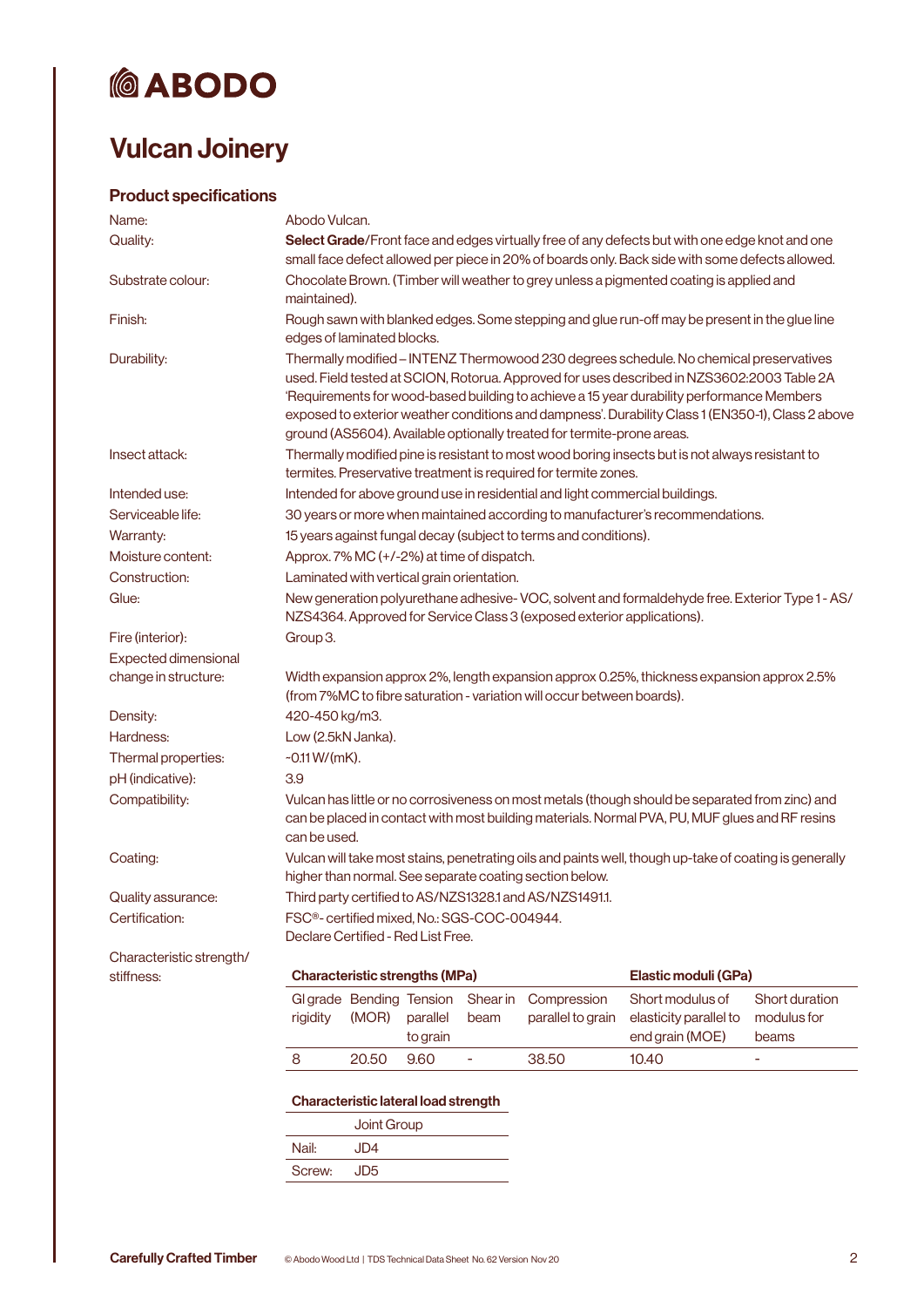### Vulcan Joinery

| <b>Product handling</b>   | Must be kept clean dry, under cover and out of the weather prior to installation.<br>Must be stored horizontally on bearers at least 100mm off the ground.<br>Wear dust mask, eye protection when cutting timber.<br>Non-preservative treated timber may be burnt or mulched. Do not burn preservative treated<br>timber-dispose of off-cuts in lined land fill or an approved furnace.                                                                                                                                                                                                                                                                                                                                        |
|---------------------------|--------------------------------------------------------------------------------------------------------------------------------------------------------------------------------------------------------------------------------------------------------------------------------------------------------------------------------------------------------------------------------------------------------------------------------------------------------------------------------------------------------------------------------------------------------------------------------------------------------------------------------------------------------------------------------------------------------------------------------|
| General processing notes: | Due to the increased stability from thermal modification and lamination significant movement is<br>reduced when resawing.<br>Material can contain some resin pockets that will be uncovered after resawing.<br>Some glue spill may be evident on the edges of block, this can be easily cut to square the block<br>for further machining.<br>Sawdust can be fine, extraction required on bandsaw.<br>Dust masks should be worn, along with other PPE.                                                                                                                                                                                                                                                                          |
| Grade rules:              | Clear 1 grade feedstock is used to produced Vulcan laminated blocks. However, defects<br>embedded in the wood may arise during resawing and for that reason finished product is sold<br>as Select Grade.                                                                                                                                                                                                                                                                                                                                                                                                                                                                                                                       |
| Machining:                | Vulcan timber machines and moulds very well.<br>A bandsawn face finished product can be created by moulding the back face and edges and<br>leaving the clean sawn face without further finishing.<br>Lower roller pressures should be used as the thermal modification process does increase the<br>brittleness of the timber.<br>Sawdust can be fine, good strong extraction required in all cases.<br>Agitation of piping system may be required to prevent settling of dust at junctions.<br>Laminated blocks should be cut using a fine kerf bandsaw perpendicular to the glue line in order<br>to achieve vertical grain orientation in the face of the boards, or otherwise as appropriate to the<br>profile being made. |
|                           | <b>Vertical grain oriented</b><br>towards the weather                                                                                                                                                                                                                                                                                                                                                                                                                                                                                                                                                                                                                                                                          |

Weather-exposed face Weather-exposed face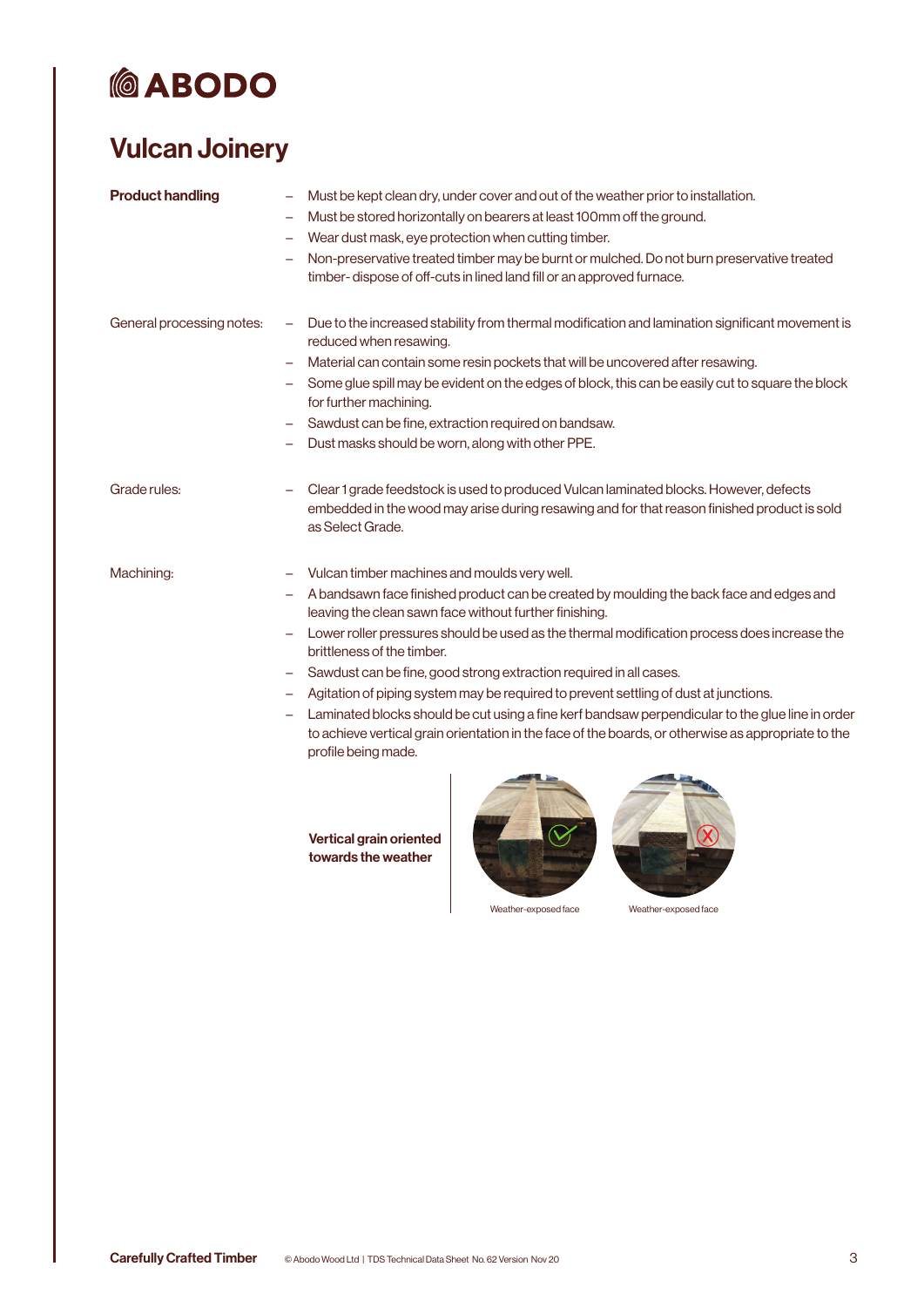

### Vulcan Joinery

#### Product handling Vulcan – Laminated Vertical Grain

Abodo's flagship product is produced from thermally modified radiata pine that has been laminated and grain oriented into large blocks.



Quarter sawn grain

#### **Bandsawing**

Bandsawing is the first step to process larger pieces known as "laminated block". It is critical that the bandsaw runs perpendicular to the glue lines. Some stepping can occur during the glue lamination process – a centre cut through the block allows a square edge to run against guides.



#### Standard laminated block dimensions

| 6 out - 23mm blanks |  |  | 5 out - 28mm blanks |  |  |  |  |
|---------------------|--|--|---------------------|--|--|--|--|
|                     |  |  |                     |  |  |  |  |
|                     |  |  |                     |  |  |  |  |
|                     |  |  |                     |  |  |  |  |
|                     |  |  |                     |  |  |  |  |

 $4$  out  $-$  35mm b



3 out – 47mm blanks



#### Block size 147mm wide Block size 195mm wide

| 8 out - 23mm blanks |  |  |  |
|---------------------|--|--|--|
|                     |  |  |  |
|                     |  |  |  |
|                     |  |  |  |
|                     |  |  |  |
|                     |  |  |  |
|                     |  |  |  |



| 6 out - 30mm blanks |  |  |  |  |
|---------------------|--|--|--|--|
|                     |  |  |  |  |
|                     |  |  |  |  |
|                     |  |  |  |  |
|                     |  |  |  |  |
|                     |  |  |  |  |
|                     |  |  |  |  |

3 out – 63mm blanks

2 out – 96mm blanks

| ÷ |  |
|---|--|
|   |  |
|   |  |
|   |  |
|   |  |
|   |  |
|   |  |

| <b>Carefully Crafted Timber</b> | $\odot$ A |
|---------------------------------|-----------|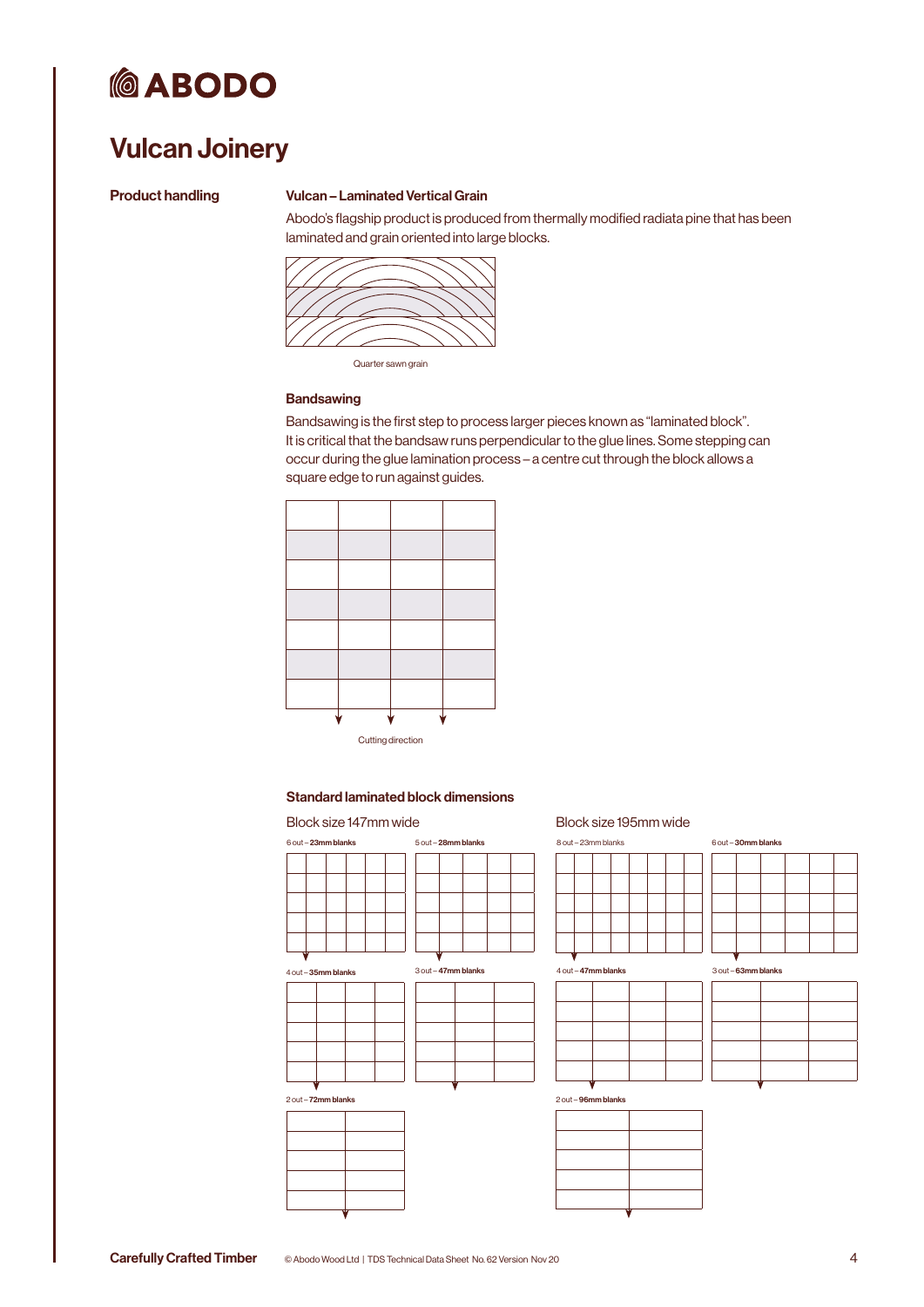## Vulcan Joinery

| <b>Fastening</b> | For exterior appearance applications, high quality stainless steel fixings (screws or nails) are<br>recommended.<br>Quality Hot Dip Galvanised may be used in non-appearance exterior applications.<br>$\qquad \qquad -$<br>Stainless steel 316 (A4) fixings should be used in areas near the sea.<br>-<br>Note: Silicone bronze/copper fixings can be subject to oxidation during weathering, resulting in<br>-<br>discolouration and weeping around fixing head.<br>For interior applications bright or zinc coated fixings may be used.<br>Fixings at ends of boards must be at least 12mm from edge, and must be pre-drilled before<br>applying fastener.<br>In exterior applications Vulcan should generally be installed minimum 100mm above paved<br>surface or 175mmm above un-paved surfaces. Base of posts must finish minimum 35mm above<br>paved surface and be sealed to prevent moisture ingress. |
|------------------|-----------------------------------------------------------------------------------------------------------------------------------------------------------------------------------------------------------------------------------------------------------------------------------------------------------------------------------------------------------------------------------------------------------------------------------------------------------------------------------------------------------------------------------------------------------------------------------------------------------------------------------------------------------------------------------------------------------------------------------------------------------------------------------------------------------------------------------------------------------------------------------------------------------------|
| <b>Coating</b>   | In all cases timber must be thoroughly sanded and be clean and free of dust prior to application of<br>coating.                                                                                                                                                                                                                                                                                                                                                                                                                                                                                                                                                                                                                                                                                                                                                                                                 |
| Exterior:        | For weather-exposed applications such as window and door joinery, approved exterior grade<br>semi-transparent coating or paint finish must be applied to all sides and end grains sealed<br>thoroughly.<br>In fully exposed exterior applications e.g. no eaves, paint finish is recommended.                                                                                                                                                                                                                                                                                                                                                                                                                                                                                                                                                                                                                   |
| Paint finish:    | Factory Prefinished Exterior Vulcan TMT Joinery.                                                                                                                                                                                                                                                                                                                                                                                                                                                                                                                                                                                                                                                                                                                                                                                                                                                                |
|                  | The performance of paint systems on exterior doors and windows is dependent on careful surface<br>preparation and painting. Top and bottom surfaces must have the full coating system applied to<br>them. This is best undertaken before they are hung or fitted.                                                                                                                                                                                                                                                                                                                                                                                                                                                                                                                                                                                                                                               |
|                  | Particular attention is needed to ensure that there are proper flashings above doors and windows<br>and that the sides of joinery are properly weatherproofed by use of adequate scribers and / or<br>sealants.                                                                                                                                                                                                                                                                                                                                                                                                                                                                                                                                                                                                                                                                                                 |
|                  | All edges of the joinery and future hidden surfaces must be primed before assembly with particular<br>attention to priming the seal end grains.                                                                                                                                                                                                                                                                                                                                                                                                                                                                                                                                                                                                                                                                                                                                                                 |
|                  | Attention is needed to ensure all sharp edges on joinery are sanded to a rounded profile before<br>painting.                                                                                                                                                                                                                                                                                                                                                                                                                                                                                                                                                                                                                                                                                                                                                                                                    |
|                  | Step 1: Ensure any sharp edges are arrissed to a rounded profile.                                                                                                                                                                                                                                                                                                                                                                                                                                                                                                                                                                                                                                                                                                                                                                                                                                               |
|                  | Step 2: Ensure all surfaces are clean and free from contamination before painting. All timber<br>faces are to be lightly sanded and the dust removed.                                                                                                                                                                                                                                                                                                                                                                                                                                                                                                                                                                                                                                                                                                                                                           |
|                  | Step 3: Apply Alkyd Wood Primer to achieve 12 square metres per litre as per manufacturers<br>instructions. (Note: the application rate may vary with timber porosity and application method).                                                                                                                                                                                                                                                                                                                                                                                                                                                                                                                                                                                                                                                                                                                  |
|                  | Step 4: Any nail holes or areas of damaged timber should first be primed with the specified timber<br>primer before filling with a wood filler in accordance with manufacturer's instructions. Sand smooth<br>and spot prime the filled areas, with specified timber primer.                                                                                                                                                                                                                                                                                                                                                                                                                                                                                                                                                                                                                                    |
|                  | Step 5: Apply Acrylic Primer Undercoat to achieve 12 square metres per litre as per manufacturers<br>instructions.                                                                                                                                                                                                                                                                                                                                                                                                                                                                                                                                                                                                                                                                                                                                                                                              |
|                  | Step 6: Apply semigloss or gloss waterborne enamel to achieve 12 square metres per litre as per<br>manufacturers instructions.                                                                                                                                                                                                                                                                                                                                                                                                                                                                                                                                                                                                                                                                                                                                                                                  |
|                  | Step 7: Apply a second coat to achieve 12 square metres per litre as above.                                                                                                                                                                                                                                                                                                                                                                                                                                                                                                                                                                                                                                                                                                                                                                                                                                     |
| Colour note:     | Dark colours may be used, however increased maintenance can be expected due to increase<br>timber movement.                                                                                                                                                                                                                                                                                                                                                                                                                                                                                                                                                                                                                                                                                                                                                                                                     |